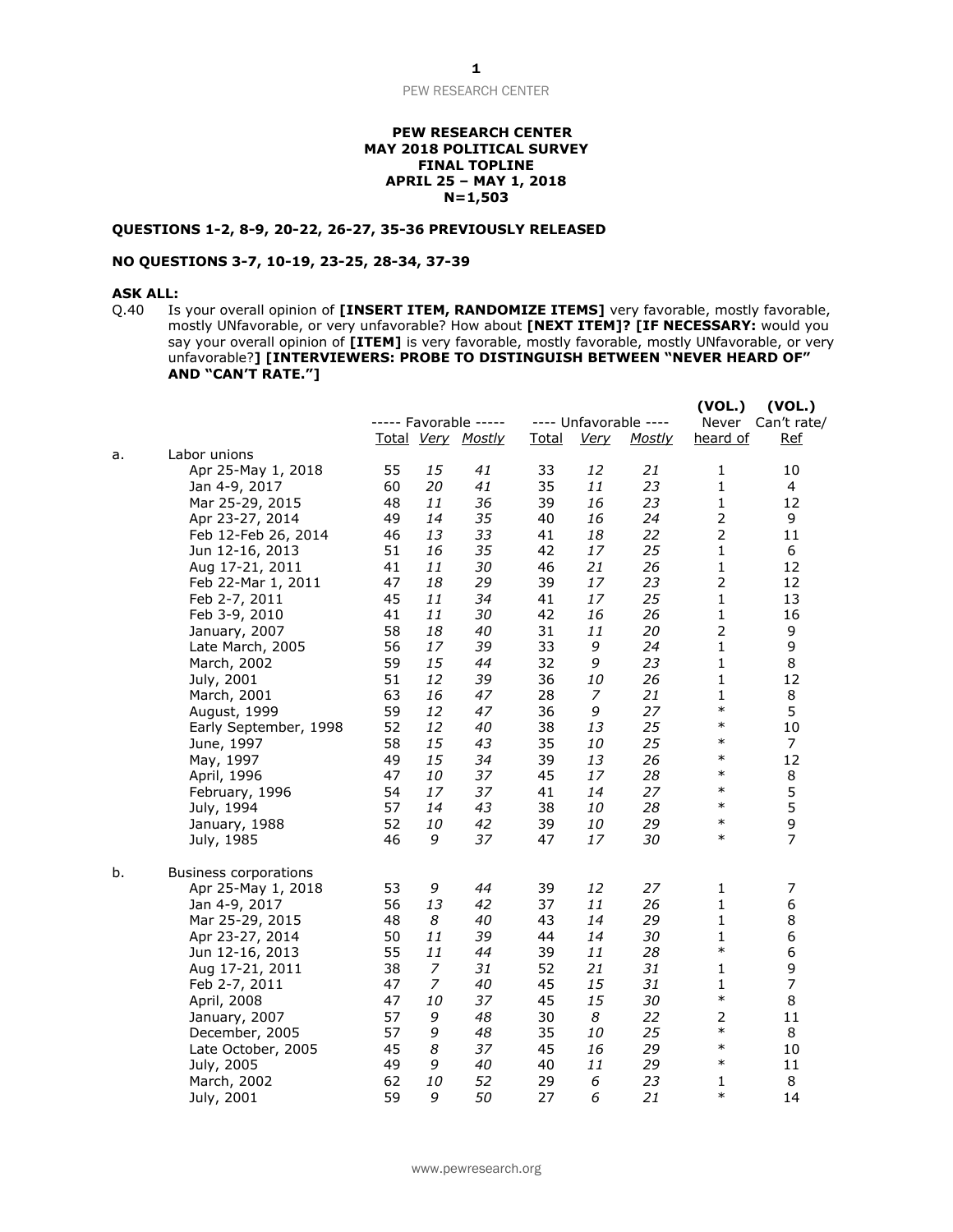# PEW RESEARCH CENTER

## **Q.40 CONTINUED...**

|                       |                       |      |               |              |      |                       | (VOL.)       | (VOL.)      |
|-----------------------|-----------------------|------|---------------|--------------|------|-----------------------|--------------|-------------|
|                       | ----- Favorable ----- |      |               |              |      | ---- Unfavorable ---- | <b>Never</b> | Can't rate/ |
|                       | Total                 | Very | <b>Mostly</b> | <u>Total</u> | Very | <b>Mostly</b>         | heard of     | <b>Ref</b>  |
| March, 2001           | 65                    | 9    | 56            | 25           | 6    | 19                    |              | 9           |
| August, 1999          | 73                    | 8    | 65            | 22           | 3    | 19                    | 0            | 5           |
| Early September, 1998 | 64                    | 9    | 55            | 26           | 5    | 21                    | $\ast$       | 10          |
| October, 1997         | 66                    | 11   | 55            | 28           | 5    | 23                    | $\ast$       | 6           |
| June, 1997            | 68                    | 8    | 60            | 25           |      | 18                    | $\ast$       |             |
| May, 1997             | 59                    | 9    | 50            | 28           |      | 21                    |              | 12          |
| June, 1996            | 62                    | 10   | 52            | 31           | 6    | 25                    | $\ast$       |             |
| February, 1996        | 59                    | 9    | 50            | 34           | 10   | 24                    |              | 6           |
| October, 1995         | 60                    | 6    | 54            | 36           |      | 29                    | 0            | 4           |
| July, 1994            | 70                    | 8    | 62            | 24           | 5    | 19                    | $\ast$       | 6           |
| November, 1991        | 65                    | 8    | 57            | 28           | 6    | 22                    | 0            |             |
| January, 1988         | 59                    | 6    | 53            | 32           | 5    | 27                    | $\ast$       | 9           |
| June, 1985            | 58                    | 8    | 50            | 31           |      | 24                    |              | 10          |

#### **ASK ALL:**

Q.41 As you may know, over the past twenty years there has been a large reduction in the percentage of workers who are represented by unions. Do you think this reduction in union representation has been mostly good for working people or mostly bad for working people?

|              |                                |           | <b>NBC/WSJ</b> |
|--------------|--------------------------------|-----------|----------------|
| Apr 25-May 1 |                                | Mar 25-29 | Julv           |
| 2018         |                                | 2015      | 1994           |
| 35           | Mostly good for working people | 40        | 38             |
| 51           | Mostly bad for working people  | 52        | 47             |
| 3            | Mixed (VOL.)                   | 3         |                |
| 10           | Don't know/Refused (VOL.)      |           |                |

## **NO QUESTIONS 42-44, 48-59, 61, 63-69, 77-79**

### **QUESTIONS 45, 60, 62, 71-72, 74-75, 80-83 PREVIOUSLY RELEASED**

#### **QUESTIONS 46-47, 70, 73 AND ADDITIONAL QUESTIONS HELD FOR FUTURE RELEASE**

#### **ASK ALL:**

PARTY In politics TODAY, do you consider yourself a Republican, Democrat, or independent? **ASK IF INDEP/NO PREF/OTHER/DK/REF (PARTY=3,4,5,9):**

PARTYLN As of today do you lean more to the Republican Party or more to the Democratic Party?

|                      |            |          |                        | (VOL.) | (VOL.) |        |      |      |
|----------------------|------------|----------|------------------------|--------|--------|--------|------|------|
|                      |            |          |                        | No     | Other  | (VOL.) | Lean | Lean |
|                      | Republican | Democrat | Independent preference |        | party  | DK/Ref | Rep  | Dem  |
| Apr 25-May 1, 2018   | 27         | 28       | 38                     | 4      |        | 2      | 14   | 19   |
| Mar 7-14, 2018       | 26         | 28       | 41                     | 3      | $\ast$ |        | 17   | 18   |
| Jan 10-15, 2018      | 26         | 33       | 34                     | 3      |        | 3      | 12   | 18   |
| Nov 29-Dec 4, 2017   | 20         | 32       | 40                     | 4      |        | 3      | 13   | 19   |
| Oct 25-30, 2017      | 22         | 32       | 41                     | 3      |        | 2      | 17   | 19   |
| Jun 8-Jul 9, 2017    | 25         | 31       | 39                     | 3      |        | 2      | 16   | 18   |
| Apr 5-11, 2017       | 24         | 31       | 42                     | 2      |        | $\ast$ | 17   | 20   |
| <b>Yearly Totals</b> |            |          |                        |        |        |        |      |      |
| 2017                 | 23.6       | 31.4     | 39.4                   | 3.3    | .6     | 1.7    | 15.8 | 18.7 |
| 2016                 | 25.4       | 32.0     | 36.5                   | 3.4    | .5     | 2.2    | 14.6 | 17.0 |
| 2015                 | 23.7       | 30.4     | 40.1                   | 3.6    | .4     | 1.8    | 16.4 | 17.3 |
| 2014                 | 23.2       | 31.5     | 39.5                   | 3.1    | .7     | 2.0    | 16.2 | 16.5 |
| 2013                 | 23.9       | 32.1     | 38.3                   | 2.9    | .5     | 2.2    | 16.0 | 16.0 |
| 2012                 | 24.7       | 32.6     | 36.4                   | 3.1    | .5     | 2.7    | 14.4 | 16.1 |
| 2011                 | 24.3       | 32.3     | 37.4                   | 3.1    | .4     | 2.5    | 15.7 | 15.6 |